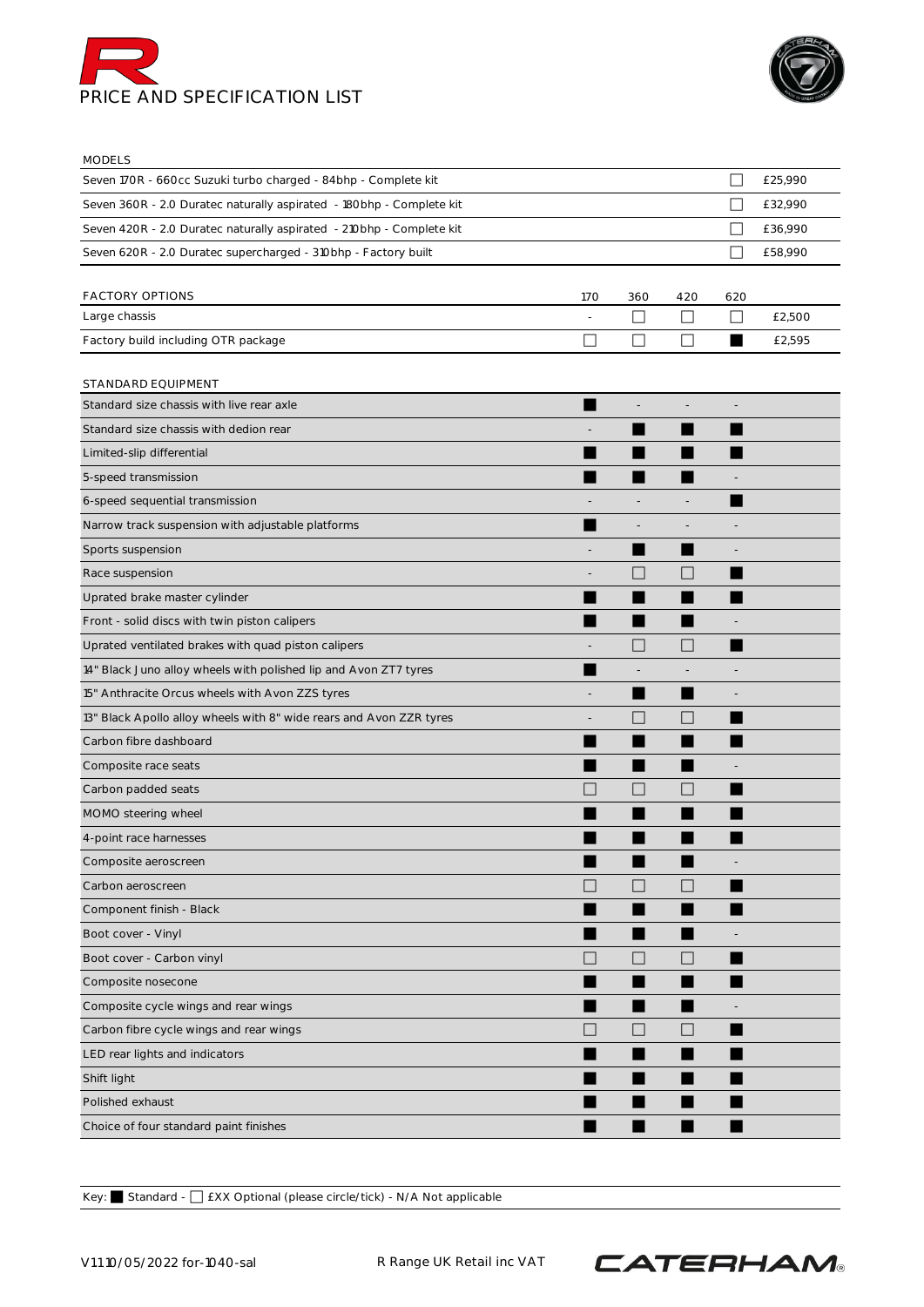



| PERFORMANCE                                                           | 170               | 360                         | 420            | 620                      |        |
|-----------------------------------------------------------------------|-------------------|-----------------------------|----------------|--------------------------|--------|
| Dry sump oil system                                                   |                   | $\Box$                      | ш              |                          | £1,550 |
| Track suspension (30% stiffer than road/sport suspension)             |                   | П                           | П              |                          | £200   |
| Race suspension                                                       | L,                |                             | П              |                          | £1,600 |
| Aero wishbones                                                        |                   |                             | П              |                          | £450   |
| Front - Ventilated discs with quad piston calipers                    | ÷                 |                             | П              |                          | £800   |
| <b>WHEELS &amp; TYRES</b>                                             |                   |                             |                |                          |        |
| 13" Silver Apollo alloy wheels with Avon ZZS (6" front and 8" rear)   | $\overline{a}$    | П                           | П              | £Ο                       | £400   |
| 13" Black Apollo alloy wheels with Avon ZZS (6" front and 8" rear)    |                   |                             | Г              |                          | £400   |
| 14" Anthracite Juno alloy wheels with polished lip and Avon ZT7 tyres | ×                 | $\overline{\phantom{a}}$    | $\overline{a}$ | $\overline{\phantom{a}}$ | £100   |
| 15" Silver Orcus alloy wheels with Avon ZZS                           | ÷                 | $\mathsf{L}$                | $\mathsf{L}$   |                          | £Ο     |
| ZZR tyre upgrade (Apollo only)                                        | L,                | $\mathsf{L}$                | П              | ▅                        | £100   |
| <b>TRACK</b>                                                          |                   |                             |                |                          |        |
| Track day exhaust system                                              | $\sim$            | $\mathbf{L}$                |                | ш                        | £800   |
| Plumbed-in Fire Extinguisher                                          | $\vert \ \ \vert$ |                             | L              |                          | £500   |
| Battery master cut-off switch                                         | П                 | $\mathcal{L}_{\mathcal{A}}$ | П              | П                        | £200   |
| Track day roll bar                                                    | $\Box$            | $\mathsf{L}$                | $\Box$         | $\mathsf{L}$             | £300   |
| Track day roll cage                                                   | $\Box$            | П                           | $\Box$         | П                        | £700   |
| Sport roll cage                                                       | П                 | $\Box$                      | ш              | L                        | £900   |
| Race roll cage                                                        | $\Box$            | П                           | $\Box$         | П                        | £1,200 |
| <b>WEATHER PROTECTION</b>                                             |                   |                             |                |                          |        |
| Aeroscreen - Carbon fibre                                             | П                 | П                           | П              | ■                        | £450   |
| Full windscreen hood & side screens (in lieu of aeroscreen)           | £1,500            | £1,500                      | £1,500         | £850                     |        |
| Full weather equipment with interchangeable composite aeroscreen      | £2,150            | £2,150                      | £2,150         | $\overline{\phantom{a}}$ |        |
| Full weather equipment with interchangeable carbon aeroscreen         |                   | £2,600 £2,600 £2,600        |                | £1,950                   |        |
| Side screen armrests                                                  |                   |                             |                |                          | £150   |
| Boot cover - Carbon vinyl                                             |                   |                             | $\mathbf{L}$   | ш                        | £150   |

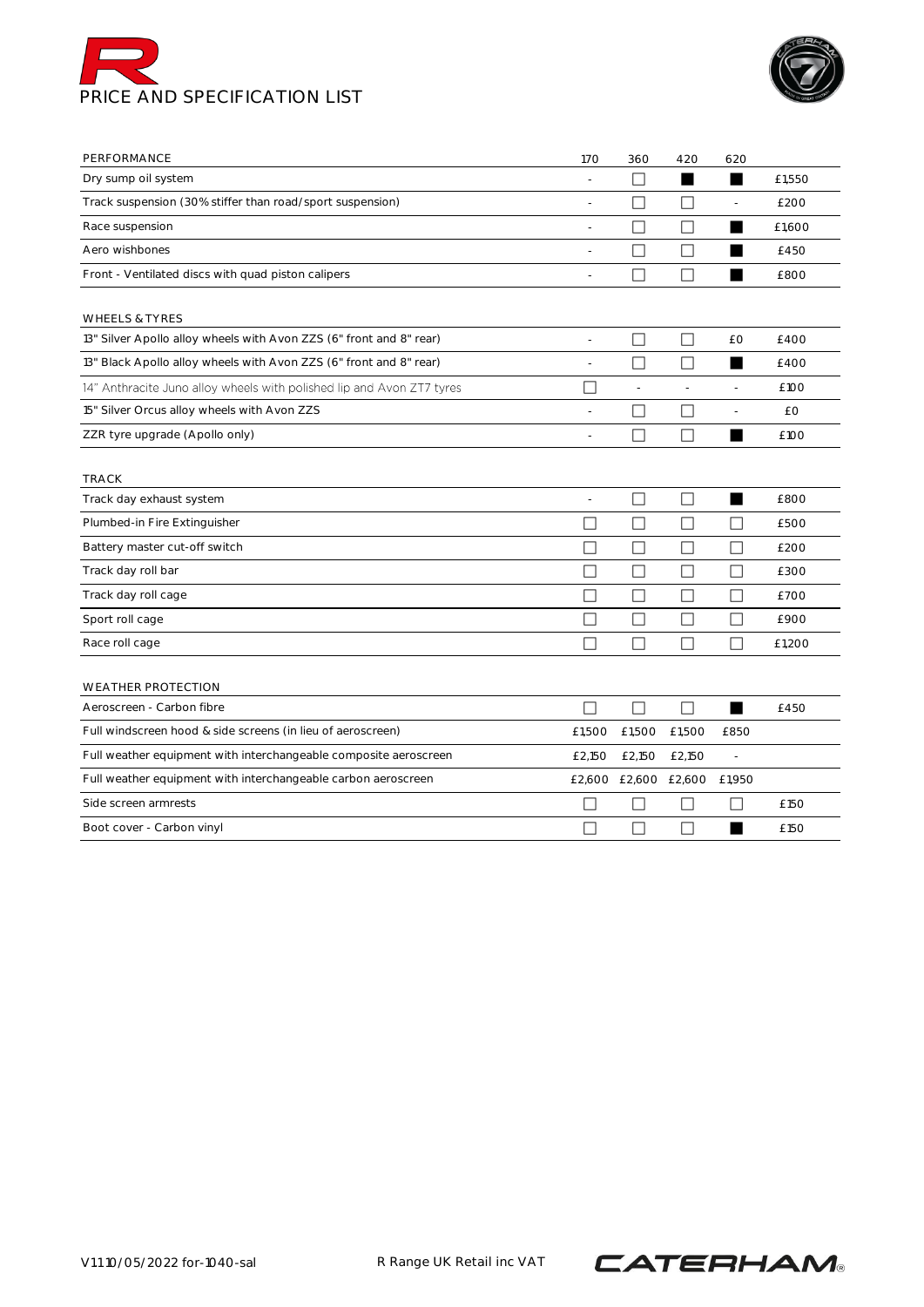



| <b>INTERIOR</b>                                                                                                                                                                                  | 170          | 360    | 420                         | 620                      |        |
|--------------------------------------------------------------------------------------------------------------------------------------------------------------------------------------------------|--------------|--------|-----------------------------|--------------------------|--------|
| Fully carpeted interior                                                                                                                                                                          | L            | $\Box$ | $\mathsf{L}$                | $\mathcal{L}$            | £120   |
| Seats - Black leather                                                                                                                                                                            | $\mathbf{L}$ | ⊔      | $\Box$                      | $\overline{\phantom{a}}$ | £200   |
| Seats - Carbon leather                                                                                                                                                                           | П            | $\Box$ | П                           | $\Box$                   | £600   |
| Seats - Kevlar race                                                                                                                                                                              | П            | $\Box$ | П                           | П                        | £800   |
| Seats - Carbon seats with padding                                                                                                                                                                | $\Box$       | П      | П                           | ▅                        | £1,200 |
| Seats - Heated carbon seats with padding                                                                                                                                                         | £1,600       | £1,600 | £1,600                      | £400                     |        |
| Steering wheel - MOMO with quick release                                                                                                                                                         | $\Box$       | □      | $\mathsf{L}$                | П                        | £200   |
| Steering wheel - MOMO Suede                                                                                                                                                                      | П            | П      | П                           | П                        | £150   |
| Steering wheel - Suede MOMO with quick release                                                                                                                                                   | $\Box$       | $\Box$ | $\Box$                      | $\Box$                   | £300   |
| Heater                                                                                                                                                                                           | $\Box$       | П      | П                           | П                        | £450   |
| Sequential shift lights                                                                                                                                                                          | $\Box$       | $\Box$ | $\Box$                      | П                        | £300   |
| Lowered floors                                                                                                                                                                                   | П            | П      | $\Box$                      | $\Box$                   | £500   |
| Map pocket                                                                                                                                                                                       | П            | $\Box$ | $\Box$                      | П                        | £50    |
| <b>EXTERIOR</b>                                                                                                                                                                                  |              |        |                             |                          |        |
| Nosecone - Carbon-fibre - Exposed weave                                                                                                                                                          | $\Box$       | П      | П                           | $\overline{\phantom{a}}$ | £750   |
| Nosecone - Carbon-fibre - Painted                                                                                                                                                                | $\Box$       | $\Box$ | П                           | ÷,                       | £950   |
| Front cycle wings - Carbon-fibre - Exposed weave                                                                                                                                                 | $\Box$       | $\Box$ | $\Box$                      | ш                        | £500   |
| Front cycle wings - Carbon-fibre - Painted                                                                                                                                                       | $\Box$       | $\Box$ | $\Box$                      | П                        | £700   |
| Rear cycle wings - Carbon-fibre - Exposed weave                                                                                                                                                  | $\Box$       | $\Box$ | $\mathcal{L}_{\mathcal{A}}$ | ■                        | £900   |
| Rear cycle wings - Carbon-fibre - Painted                                                                                                                                                        | $\Box$       | $\Box$ | $\Box$                      | П                        | £1,150 |
| High intensity headlights with LED side lights                                                                                                                                                   | $\Box$       | $\Box$ | $\Box$                      | $\Box$                   | £800   |
| Clear lens pack (front and side repeaters)                                                                                                                                                       | П            | П      | $\Box$                      | ■                        | £90    |
| Indicator pods - Carbon                                                                                                                                                                          | П            | П      | П                           | $\Box$                   | £150   |
| ADDITIONAL                                                                                                                                                                                       |              |        |                             |                          |        |
| Tool kit*                                                                                                                                                                                        | $\Box$       | $\Box$ | Ш                           | $\Box$                   | £600   |
| Kit delivery (UK mainland)                                                                                                                                                                       | П            | П      | Г                           | $\frac{1}{2}$            | £500   |
| * Tool kit designed specifically to tackle the job of building a Seven. It includes tools required to construct and maintain a Seven with a number of devices<br>not found in typical tool sets. |              |        |                             |                          |        |

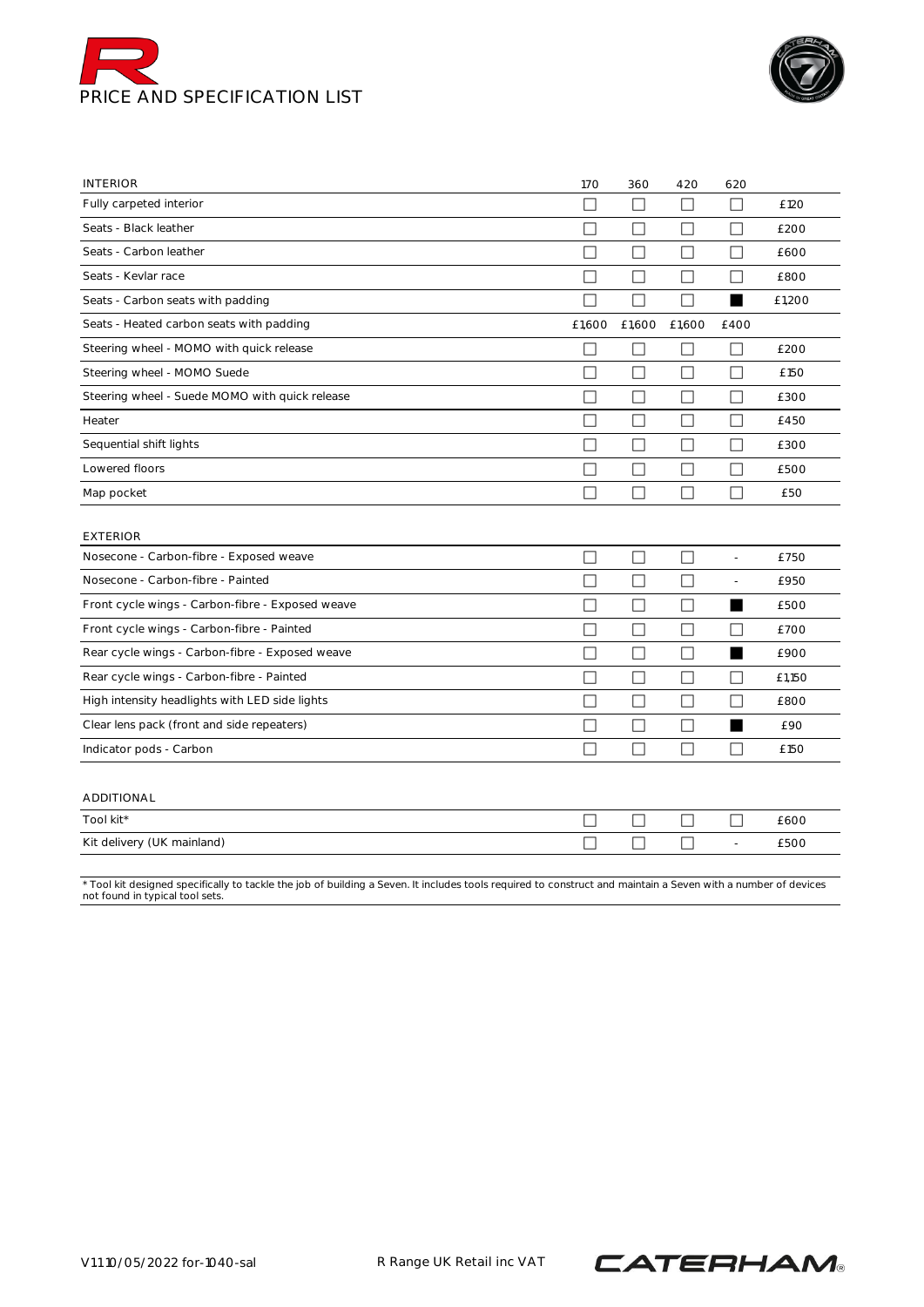



| PAINT                    |                                                               | 170    | 360    | 420    | 620    |        |
|--------------------------|---------------------------------------------------------------|--------|--------|--------|--------|--------|
|                          | Bare aluminium unpainted body with coloured composite panels* | ш      | ٠      | ш      |        |        |
| $\perp$                  | Gravity Black                                                 |        |        |        |        |        |
| П                        | <b>Exocet Red</b>                                             |        |        |        |        |        |
| $\overline{\phantom{a}}$ | Vintage Green                                                 |        |        |        |        |        |
| $\mathcal{L}$            | Firecracker Yellow                                            |        |        |        |        |        |
|                          | Standard - fully painted vehicle                              | ٠      |        | ٠      | ٠      |        |
| $\vert \ \ \vert$        | Gravity Black                                                 |        |        |        |        |        |
| П                        | <b>Exocet Red</b>                                             |        |        |        |        |        |
| $\Box$                   | Vintage Green                                                 |        |        |        |        |        |
| $\mathcal{L}$            | Firecracker Yellow                                            |        |        |        |        |        |
| Premium paint            |                                                               | $\Box$ | □      | $\Box$ | $\Box$ | £750   |
| П                        | Hyper Green                                                   |        |        |        |        |        |
| $\overline{\phantom{a}}$ | Gulf Blue                                                     |        |        |        |        |        |
| $\overline{\phantom{a}}$ | <b>Black Grey</b>                                             |        |        |        |        |        |
|                          | Ultraviolet                                                   |        |        |        |        |        |
| $\overline{\phantom{a}}$ | <b>Ballistic Orange</b>                                       |        |        |        |        |        |
| $\mathsf{L}$             | Peppermint Green                                              |        |        |        |        |        |
| ۰                        | Polar White                                                   |        |        |        |        |        |
| Exclusive paint          |                                                               | $\Box$ | $\Box$ | $\Box$ | $\Box$ | £1,000 |
| $\Box$                   | Viper Blue                                                    |        |        |        |        |        |
| $\overline{\phantom{a}}$ | Dark Silver                                                   |        |        |        |        |        |
|                          | Riviera Blue                                                  |        |        |        |        |        |
| $\overline{\phantom{a}}$ | Volcano Red                                                   |        |        |        |        |        |
| $\sim$                   | Arancio Argos                                                 |        |        |        |        |        |
| $\overline{\phantom{a}}$ | Detonator Yellow                                              |        |        |        |        |        |
|                          | Crystaline White                                              |        |        |        |        |        |
| $\overline{\phantom{a}}$ | Nardo Grey                                                    |        |        |        |        |        |
| $\Box$                   | Acid Green                                                    |        |        |        |        |        |
| Custom paint**           |                                                               | $\Box$ | $\Box$ | $\Box$ | $\Box$ | £2,000 |
|                          | Name_<br>Paint code_                                          |        |        |        |        |        |
|                          |                                                               |        |        |        |        |        |

\*Please be aware that due to the nature of the bare aluminium it will attract marks very easily which cannot be repaired, these may be present at point of delivery due to the build process which is unfortunately unavoidable. Please speak to a member of our sales team should you require more information.

\*\*We are happy to paint your Caterham® in any major motor manufacturers colour so long as you are able to provide a paint code to ensure we get the correct colour. Please be aware that certain colours require specific materials and processes to produce which may increase the build time and cost of this option. Some colours can be difficult to repair so may not be recommended.

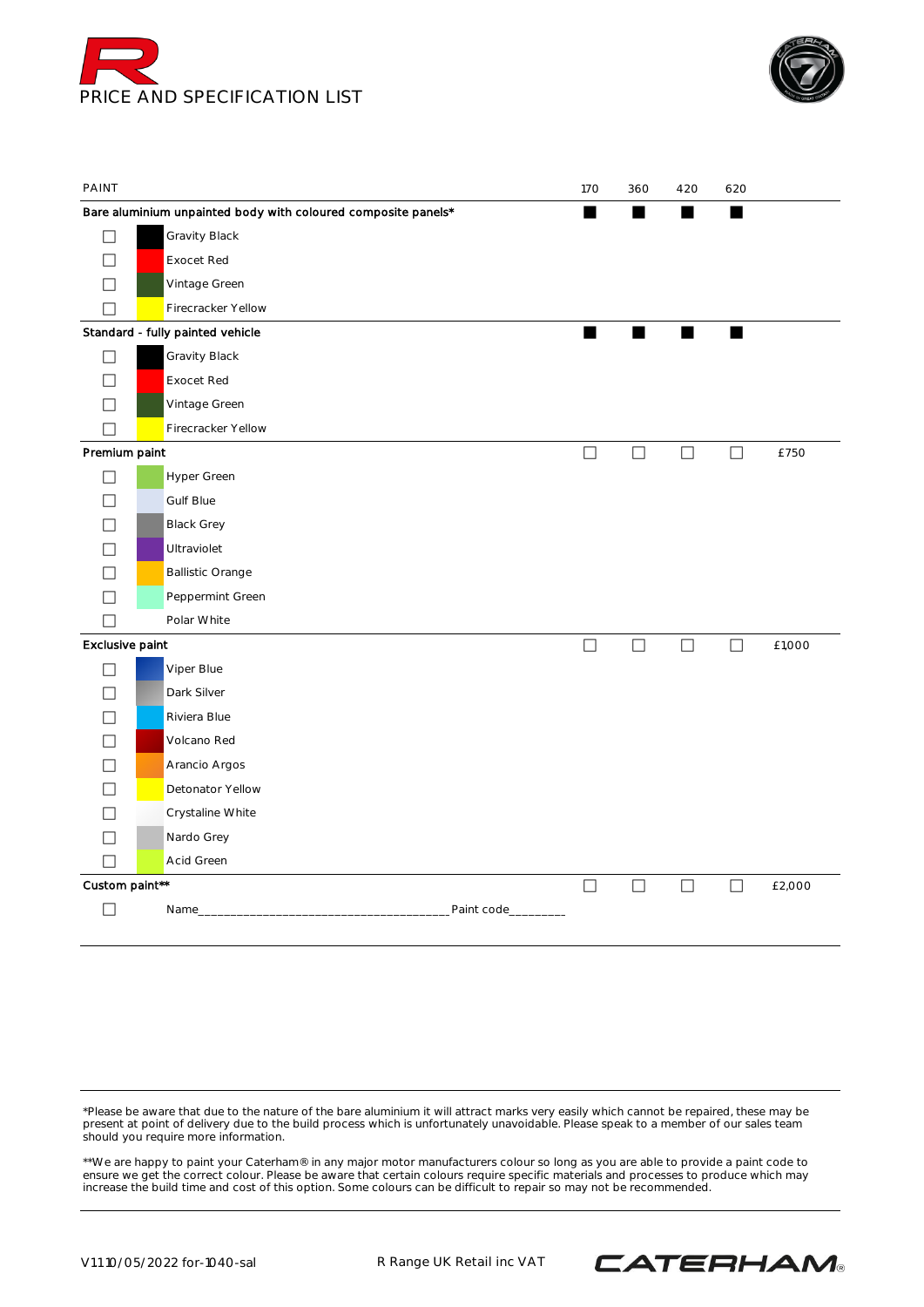



|              | ADDITIONAL PAINT & DECALS                                                                            |                      | <b>170</b>                                  | 360          | 420    | 620          |        |
|--------------|------------------------------------------------------------------------------------------------------|----------------------|---------------------------------------------|--------------|--------|--------------|--------|
|              | Painted 7 grille                                                                                     |                      | $\Box$                                      |              |        |              | £100   |
|              | Painted noseband                                                                                     |                      | $\Box$                                      | П            | П      | $\Box$       | £500   |
|              | Painted noseband and bonnet stripe                                                                   |                      | $\Box$                                      | $\Box$       | П      | П            | £1,000 |
|              | Painted roll bar/cage                                                                                |                      | П                                           | $\mathbf{I}$ | ΙI     | $\mathbf{I}$ | £500   |
|              | Full decal pack                                                                                      |                      | $\perp$                                     |              | $\Box$ | $\perp$      | £400   |
| $\mathsf{L}$ |                                                                                                      | -CATERHAM-           | Double stripes                              |              |        |              |        |
|              | $\frac{1}{11111}$<br>the contract of the contract of the contract of the contract of the contract of | CATERHAM<br>CATERHAM | Triple stripes<br>Swoosh stripes (170 only) |              |        |              |        |
|              | Stripe colour                                                                                        |                      | A                                           |              |        |              |        |
|              | Pinstripe colour                                                                                     |                      |                                             |              | AAA    |              |        |
|              | Caterham® lettering colour                                                                           |                      |                                             |              |        |              |        |
|              | <b>Black</b><br>White                                                                                |                      |                                             |              |        |              |        |
|              |                                                                                                      |                      |                                             |              |        |              |        |

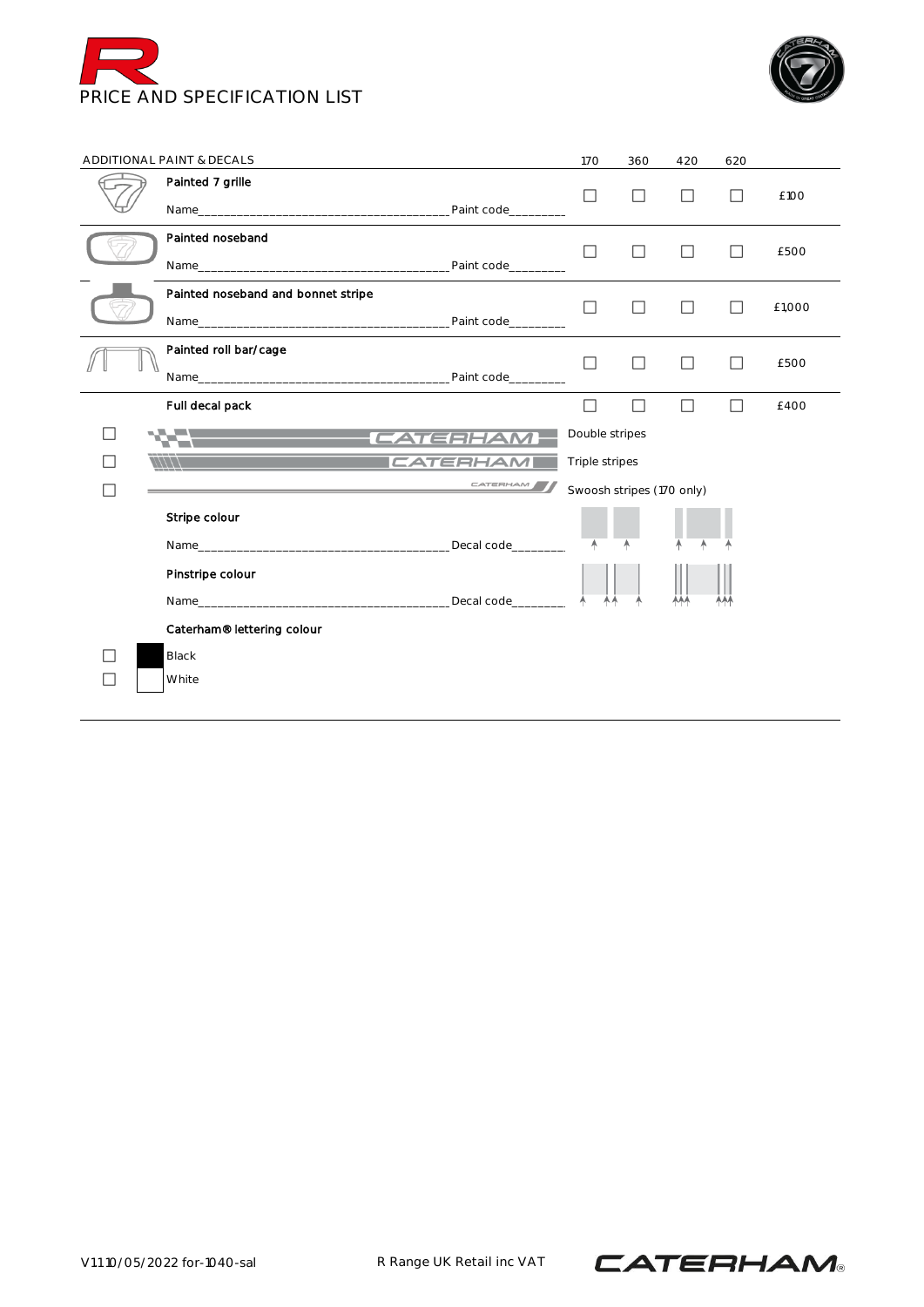



Signature

|                                                                                                                                                                                                                                | 170                                 | 360                | 420                                 | 620                                      |        |
|--------------------------------------------------------------------------------------------------------------------------------------------------------------------------------------------------------------------------------|-------------------------------------|--------------------|-------------------------------------|------------------------------------------|--------|
| Signature design leather interior                                                                                                                                                                                              | $\mathsf{L}$                        |                    | $\Box$                              | $\mathsf{L}$                             | £1,700 |
| includes seats, sidescreen armrests* and tunnel top gaitors trimmed in fine Muirhead<br>Leather with the 7 roundel embroidered on the seatbacks                                                                                |                                     |                    |                                     |                                          |        |
| Stitching design:     Diamond     Fluted     Sport                                                                                                                                                                             |                                     |                    |                                     |                                          |        |
| Stitching colour (including embroidered roundel):_______________________________                                                                                                                                               |                                     |                    |                                     |                                          |        |
|                                                                                                                                                                                                                                |                                     |                    |                                     |                                          |        |
| Tunnel top primary colour: with a state of the control of the control of the control of the control of the control of the control of the control of the control of the control of the control of the control of the control of |                                     |                    |                                     |                                          |        |
|                                                                                                                                                                                                                                |                                     |                    |                                     | Code in the code of the code of the code |        |
| Signature seats trimmed in choice of fine Muirhead including embroidered 7 roundel<br>on seat back                                                                                                                             | $\Box$                              |                    | ΙI                                  | $\perp$                                  | £1,200 |
| Stitching design: □ Diamond □ Fluted □ Sport                                                                                                                                                                                   |                                     |                    |                                     |                                          |        |
|                                                                                                                                                                                                                                |                                     |                    |                                     |                                          |        |
|                                                                                                                                                                                                                                |                                     |                    |                                     |                                          |        |
| Coloured seat piping from a range of colours**                                                                                                                                                                                 | $\perp$                             | $\Box$             | $\Box$                              | $\Box$                                   | £600   |
|                                                                                                                                                                                                                                | Code                                |                    |                                     |                                          |        |
| Embroidered 7 Roundel on seat back                                                                                                                                                                                             | $\Box$                              | $\Box$             | П                                   | $\Box$                                   | £400   |
|                                                                                                                                                                                                                                |                                     | Code _____________ |                                     |                                          |        |
| Tunnel top trimmed in choice of fine Muirhead leather                                                                                                                                                                          | П                                   | П                  | $\Box$                              | П                                        | £300   |
|                                                                                                                                                                                                                                | $Code$ <sub><math>\_\_</math></sub> |                    |                                     |                                          |        |
| Gearbox and handbrake gaitors trimmed in choice of fine Muirhead leather                                                                                                                                                       | $\Box$                              | П                  | П                                   | П                                        | £150   |
|                                                                                                                                                                                                                                |                                     | Code ____________  |                                     |                                          |        |
| Armrests trimmed in choice of fine Muirhead leather                                                                                                                                                                            | ΙI                                  | П                  | ΙI                                  | $\mathsf{L}$                             | £170   |
|                                                                                                                                                                                                                                |                                     | Code __________    |                                     |                                          |        |
| Carbon side and rear panels                                                                                                                                                                                                    | ΙI                                  | $\perp$            | ⊔                                   |                                          | £1,000 |
| Side panels trimmed in choice of fine Muirhead leather                                                                                                                                                                         | П                                   | П                  | П                                   | $\Box$                                   | £1,000 |
|                                                                                                                                                                                                                                |                                     |                    |                                     |                                          |        |
| Dash - Wood effect                                                                                                                                                                                                             | ΙI                                  | $\perp$            | $\mathsf{L}$                        |                                          | £300   |
| Dash - Leather from a range of colours                                                                                                                                                                                         | $\mathsf{L}$                        | $\perp$            | $\Box$                              | $\Box$                                   | £500   |
|                                                                                                                                                                                                                                | $Code$ $\_\_$                       |                    |                                     |                                          |        |
| Dash - Black Alcantara                                                                                                                                                                                                         |                                     |                    |                                     |                                          | £600   |
| Dash - Painted                                                                                                                                                                                                                 | $\mathbf{I}$                        |                    | $\overline{\phantom{0}}$            |                                          | £400   |
| Colour: _                                                                                                                                                                                                                      | Code                                |                    |                                     |                                          |        |
| Dash - 620 style (not available on 170)                                                                                                                                                                                        | П                                   |                    | H                                   |                                          | £1,000 |
| * Requires armrests to be specified                                                                                                                                                                                            |                                     |                    | ** Requires Signature leather seats |                                          |        |

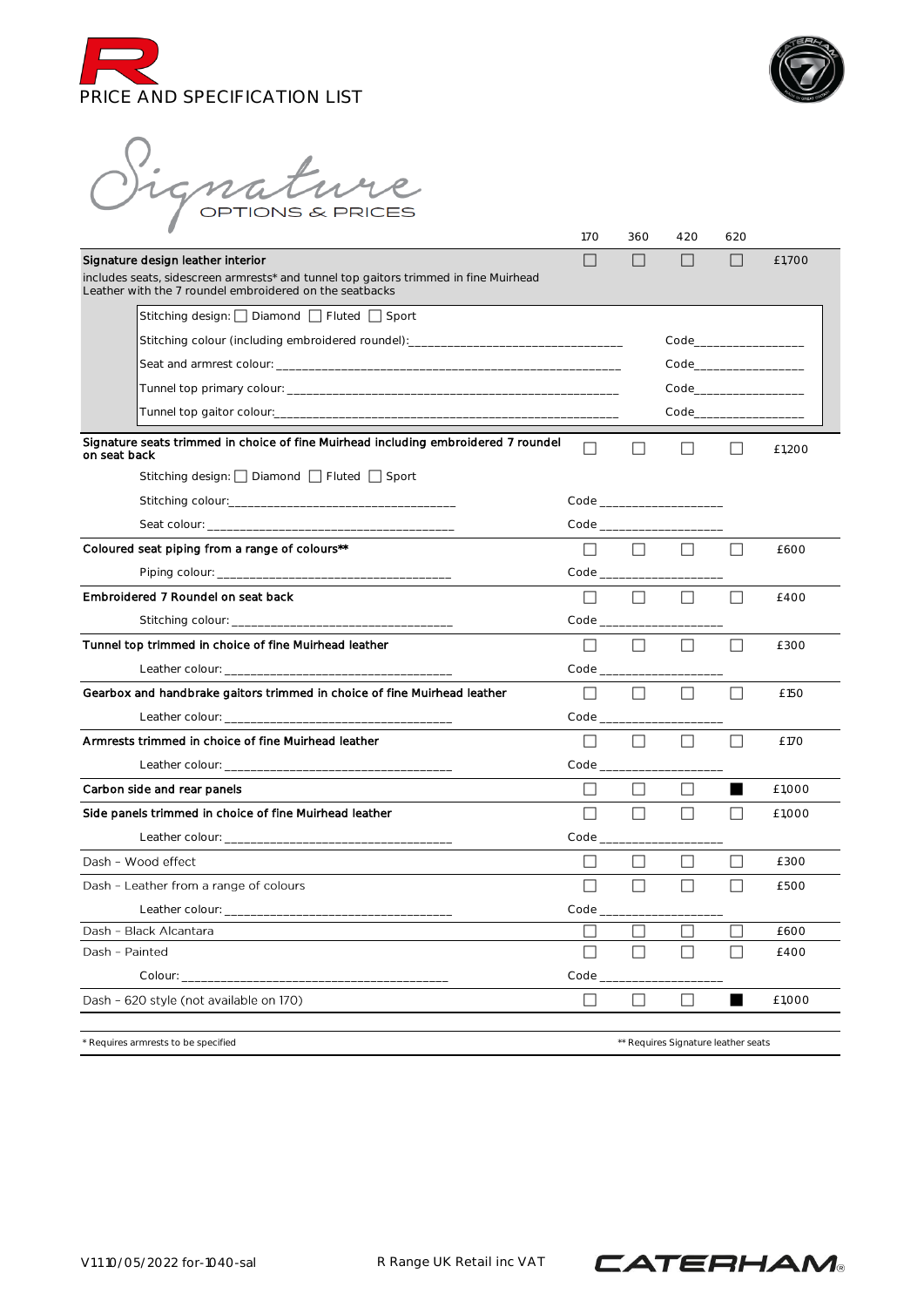



nature

| SIGNATURE EXTERIOR OPTIONS                            | 170 | 360 | 420                           | 620 |      |
|-------------------------------------------------------|-----|-----|-------------------------------|-----|------|
| 620 style nosecone                                    |     |     |                               |     | £600 |
| Painted headlight bowls                               |     |     |                               |     | £150 |
|                                                       |     |     | Code __________________       |     |      |
| Painted pedal box cover                               |     |     |                               |     | £75  |
|                                                       |     |     | Code ________________________ |     |      |
| Painted cam cover (not available on 170)              |     |     |                               |     | £150 |
|                                                       |     |     |                               |     |      |
| Black leather roll bar (standard roll bar only)       |     |     |                               |     | £700 |
| Chassis and wishbones powdercoated in customer colour |     |     |                               |     | £500 |
|                                                       |     |     | Code ___________________      |     |      |

### COLOUR OPTIONS

Muirhead leather colours Chassis and stitching colours





RAL 6038 - Light Green RAL 6002 - Dark Green RAL 1026 - Yellow RAL 2005 - Orange RAL 4007 - Purple RAL 8017 Brown Beige